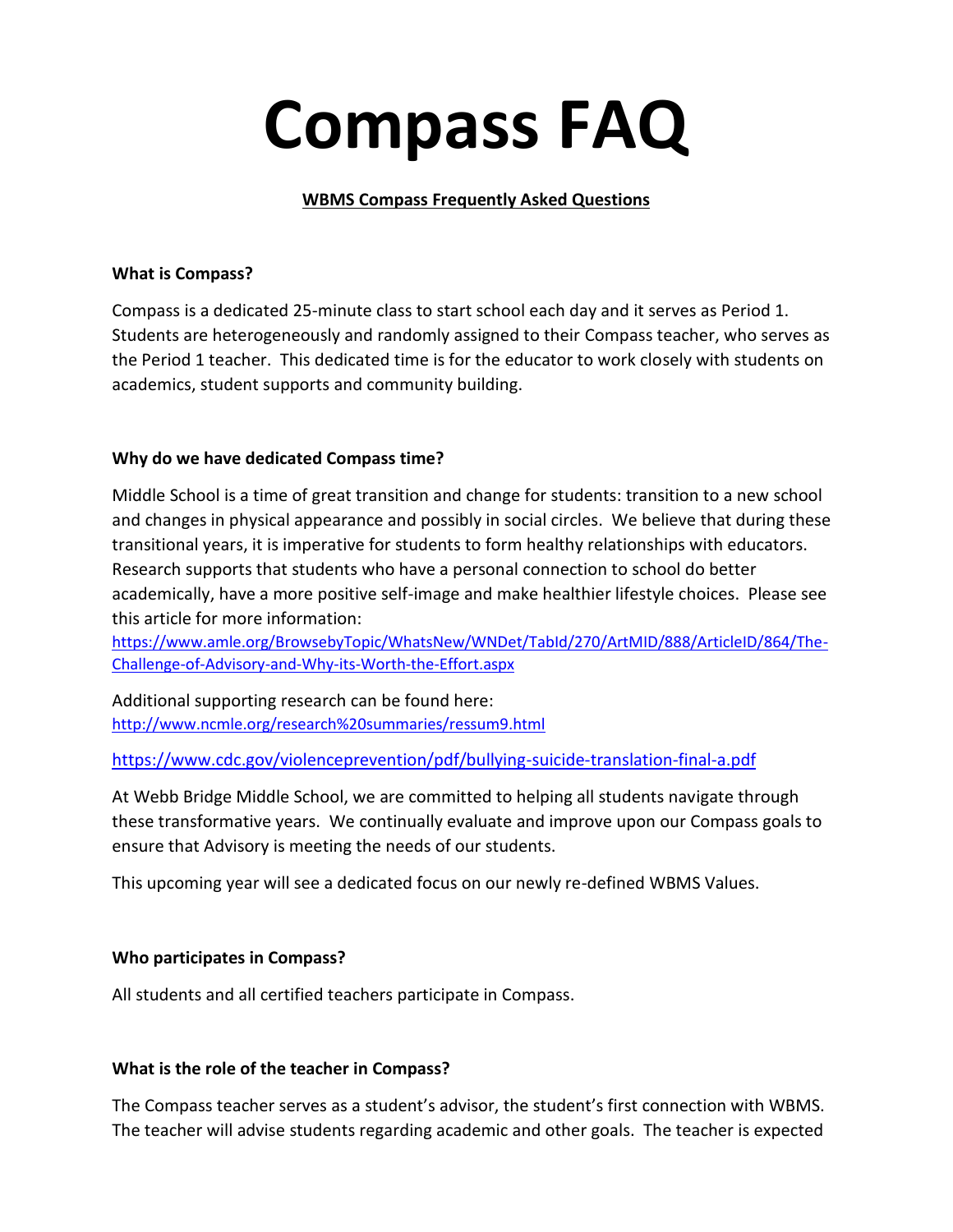to monitor student grades and attendance, serve as the liaison between core teachers and home, participate in parent/teacher conferences, lead lessons on social-emotional learning and our WBMS Values, and help guide students to live their best life.



## **What is the daily/weekly structure of Compass?**

*\*subject to changes based on WBMS weekly/monthly schedule of events.*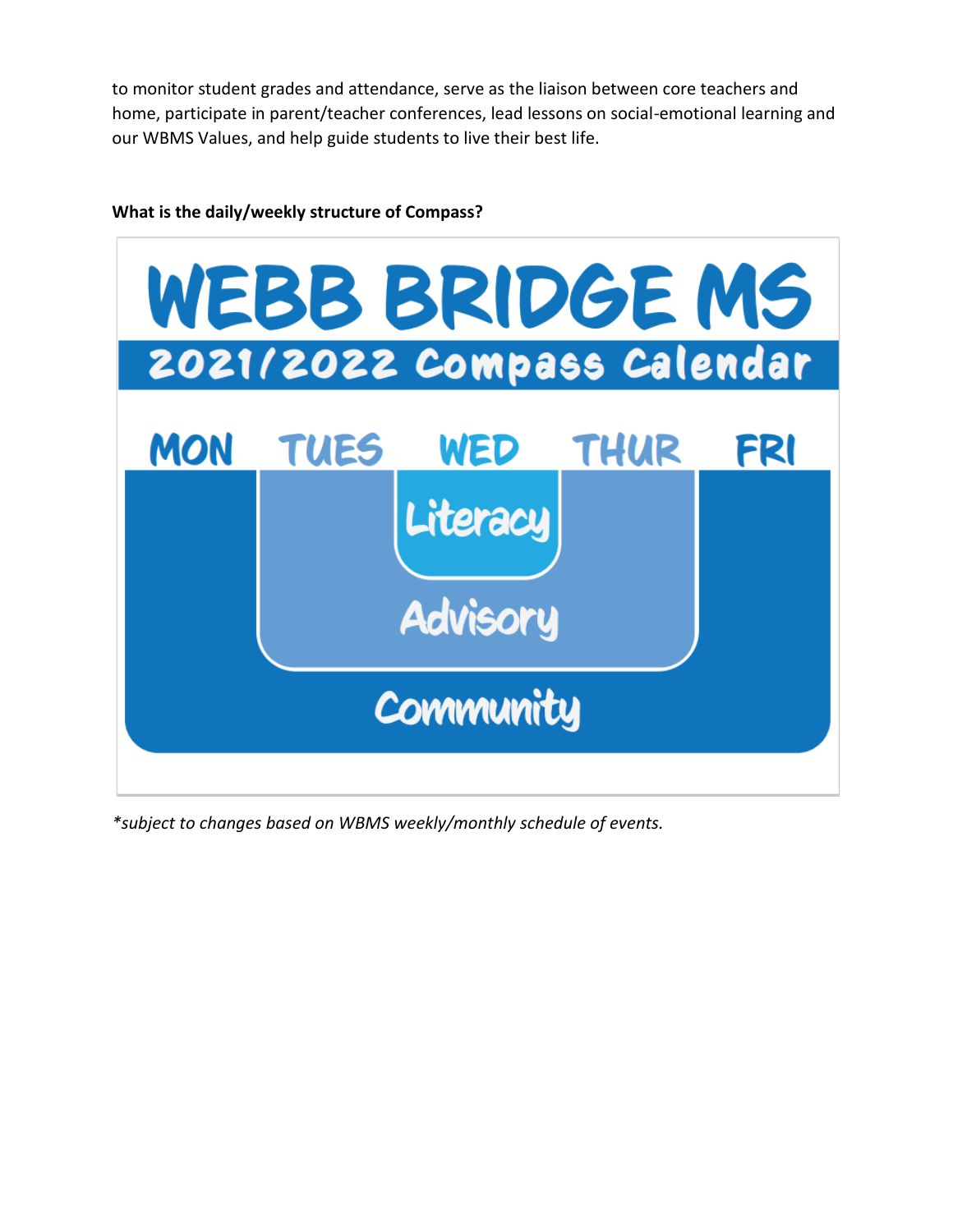

## **What are the expectations of students during Compass?**

Students are expected to:

- -Bring all necessary materials to class
- -Participate in student/teacher check-ins
- -Communicate with Advisor regarding coursework and goal-setting
- -Participate in lesson and game days
- -Be prepared for changes in the daily/weekly Compass schedule.

## **Students should not expect:**

- -To be able to play games on devices during Compass
- -GWP to be a guaranteed study hall
- -To work on academic work on non-Advisory days.